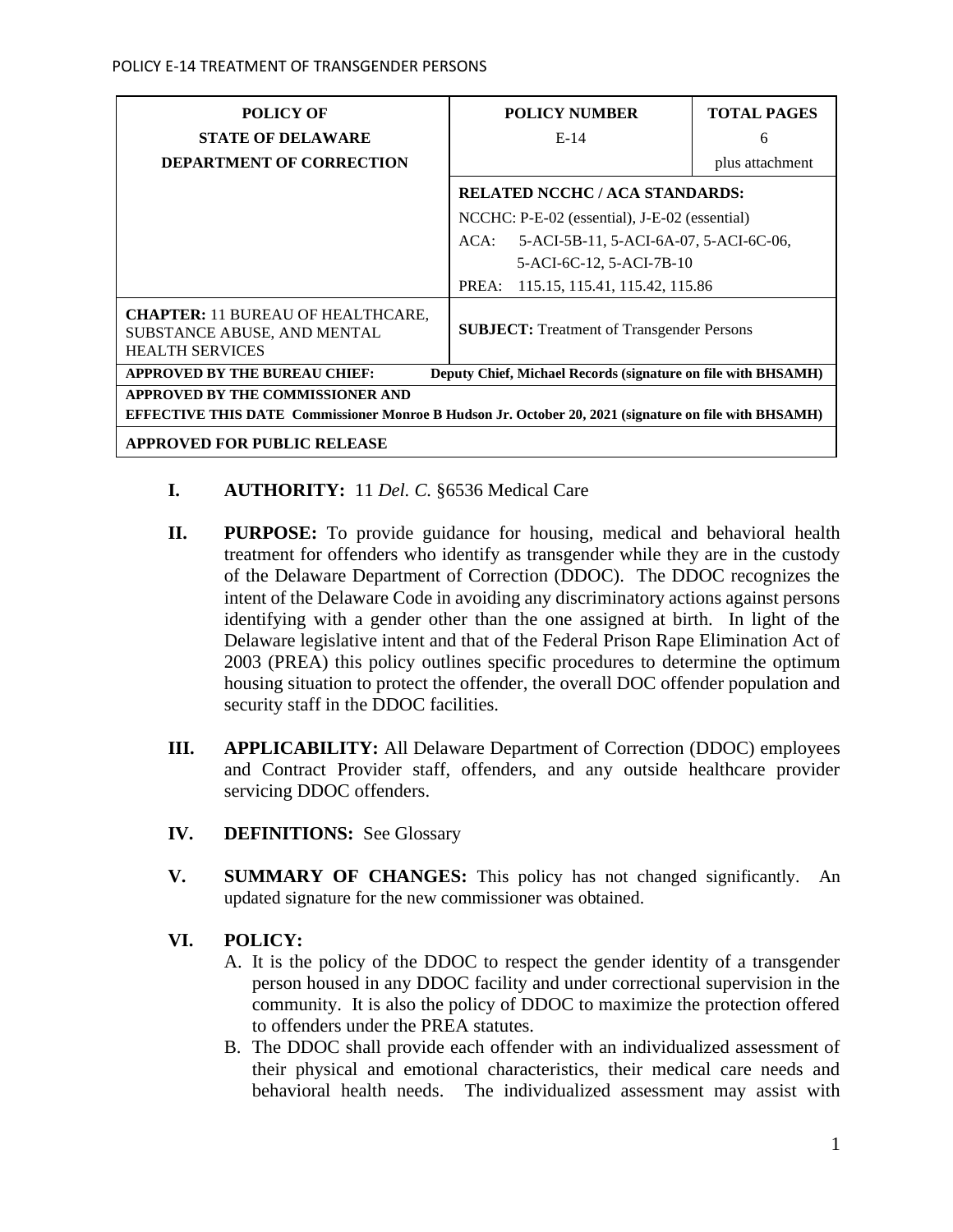housing assignments to provide the safest environment for the offender, the DDOC offender population and the security staff.

- C. When an offender self-identifies a gender other than one that was assigned at birth, and the offender's genital status is unknown, the status shall be determined during the Intake Screening process by reviewing available medical records or, if necessary, by learning that information as part of a broader medical examination conducted in private by a medical practitioner during the initial medical examination or sick call appointment.
- D. Transgender persons shall be addressed using their preferred pronouns, i.e., Mr., Ms., he, she, etc.
- E. This policy does not include those offenders with a medical diagnosis of ambiguous gender (a rare genetic abnormality at birth in which the genitalia cannot be readily differentiated). These offenders shall be designated according to how they have identified during their lifetime or how they self-identify.
- F. In collaboration with the Bureau of Healthcare, Substance Abuse, and Mental Health Services (BHSAMH), the Medical Contract Provider will convene a consultation group to provide support, education, and recommendations to treatment teams at the site level. A procedure for monitoring the treatment of transgender persons, and reviewing requests for consultation, will be developed by the contracted provider of healthcare services.

# **VII. PROCEDURES**:

- A. Receiving and Booking
	- 1.The Intake Screening Process shall be conducted in accordance with BHSAMH Policy *E-02 Intake Screening*.
		- a. The offender who self-identifies as a transgender person shall have an Urgent Behavioral Health evaluation within twenty-four (24) hours of the Intake Screening consistent with all offenders considered to be at elevated risk for suicide or victimization.
		- b. The offender who self-identifies as a transgender person shall also have an Urgent Medical appointment within twenty-four (24) hours of the Intake Screening for the individualized assessment by a Provider.
			- a. If the offender's genital status is unknown, it may be determined during conversations with the offender, by reviewing medical records, or, if necessary, by learning that information as part of a broader medical examination conducted in private by a medical practitioner.
		- c. Attachment A, Transgender Evaluation Recommendation Form shall be used to document the individualized assessment by the Behavioral Health and Medical providers and convey this information to the security Shift Commander, facility Warden, appropriate Chiefs of the Bureau of Prisons (BOP) or Community Correction (BCC) and BHSAMH Chief.
- B. Urgent Behavioral Health evaluation
	- 1.The purpose of the Urgent Behavioral Health evaluation is to assess the offender's suicide risk, the risk of becoming a victim of rape or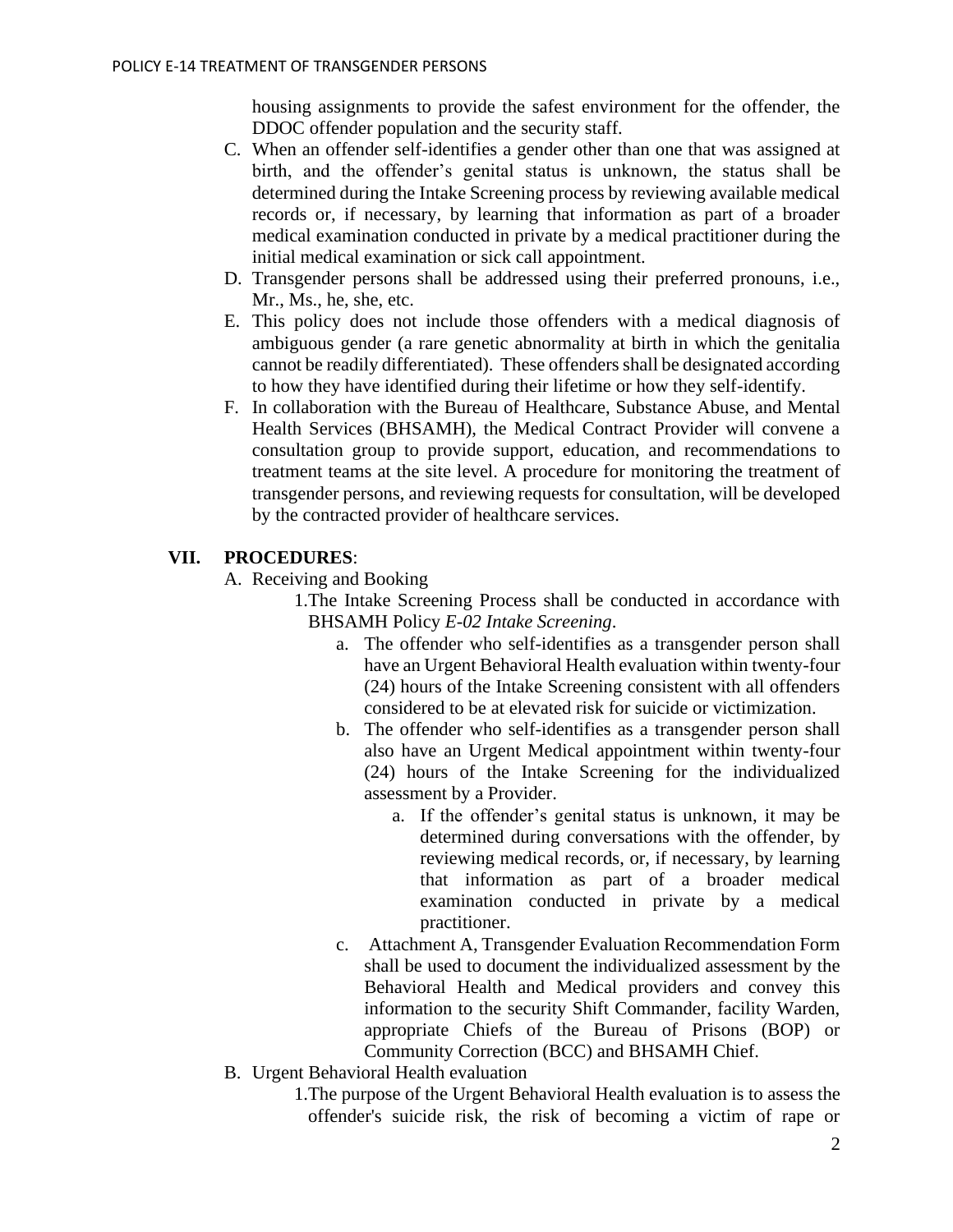"bullying", the offenders presenting emotional status, and the identification of the offender's statements about his/her gender as different from that assigned at birth. The Qualified Mental Health Professional (QMHP) shall document all statements and information, including the offender's actual statements that they identify their gender as different from that assigned at birth. For purposes of this determination, the DSM-5 diagnosis of Gender Dysphoria shall not be used by the QMHP in the recommendation, as this determination requires a more comprehensive evaluation, unless the diagnosis has been made previously by an outside provider and verified by the QMHP.

- 2.This evaluation will include an assessment of the offender's treatment and life experiences prior to incarceration as well as experiences during previous incarceration (including hormone therapy, completed or inprogress surgical interventions, real life experiences consistent with an offender's gender identity, private expressions that conform to the preferred gender and counseling). If the diagnosis of Gender Dysphoria is considered, the offender will be referred for a Comprehensive Behavioral Health Evaluation (CMHE) by an independently licensed behavioral health professional with experience in the evaluation and treatment of Gender Dysphoria.
- 3.For tracking purposes, the offender shall be added to the Behavioral Health Roster and to the Special Needs roster for regular review by the facility interdisciplinary team
- C. Urgent Medical evaluation
	- 1.The purpose of the urgent medical evaluation is to determine the presence or absence of characteristics that would increase risk of victimization of the transgender person in either the women's or men's facility.
	- 2.In the case that the individual was receiving hormones prior to incarceration, enrollment in the Chronic Care Clinic and prescribing continuing hormone treatments should occur at this time to avoid the potential of any adverse effects of abruptly discontinuing the hormone treatments.
- D. Upon completion of Attachment A, Transgender Evaluation Recommendation Form, the recommendations of the Behavioral Health and Medical providers shall be forwarded to the Shift Commander, Warden, BOP Chief, BCC Chief, and BHSAMH Chief and the facility PREA manager to determine whether the offender could be safely housed in the current male or female facility, or whether discussion with a Warden of another facility is indicated.
- E. Enrollment into the Behavioral Health Roster and Chronic Care Clinic
	- 1.Current, accepted standards of care shall be referenced for developing the treatment plan. All appropriate treatment options prescribed for offenders with Gender Dysphoria will be considered by the appropriate medical and behavioral health staff.
	- 2.If the offender has had hormone therapy prescribed by a physician prior to incarceration, the contracted medical provider shall contact that prescriber and verify the hormone therapy with drug and dosage, any adverse effects the prescriber was aware of prior to the offender's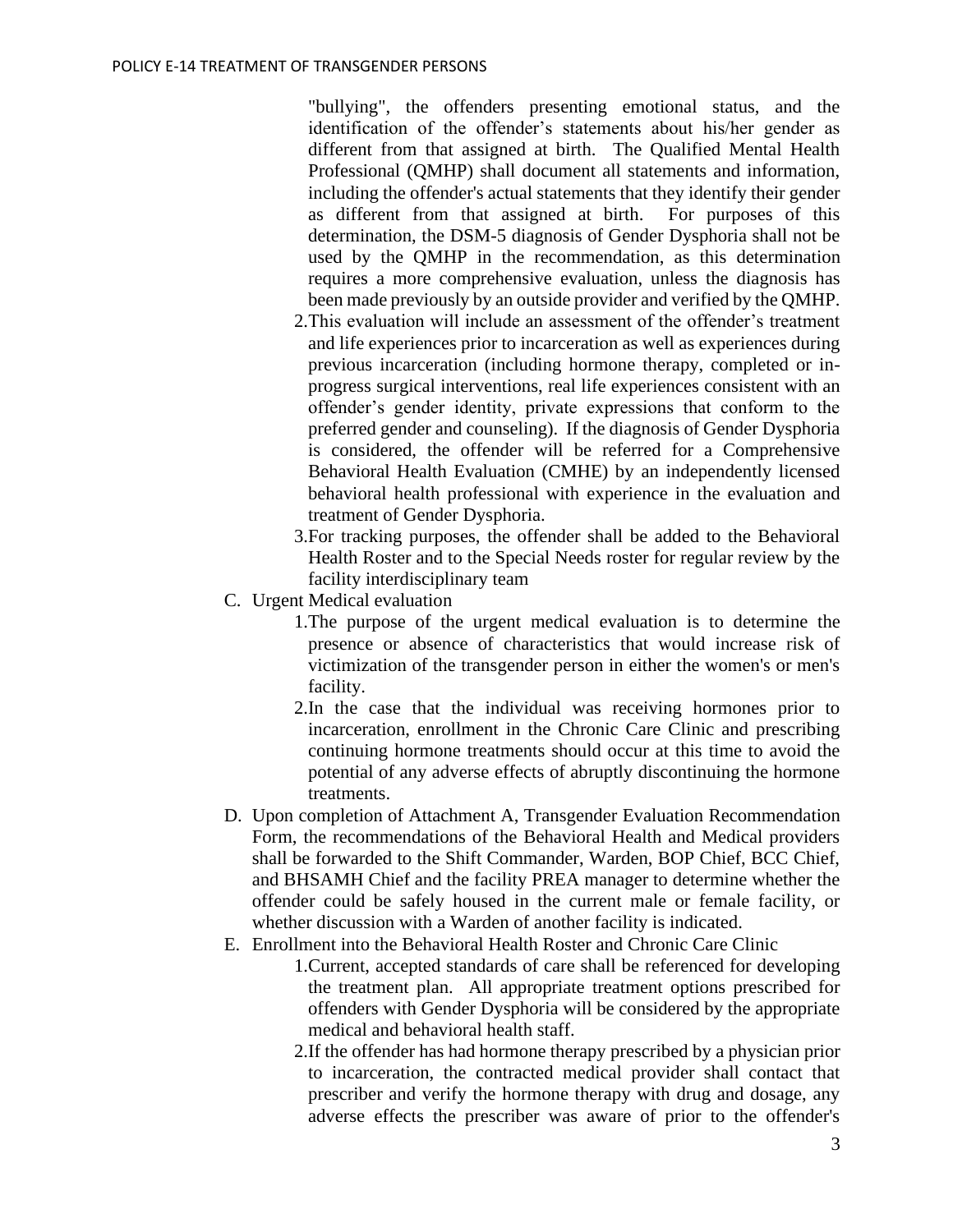incarceration and their acknowledgement that continuation of the hormone therapy is indicated. Because of the common adverse reactions experienced with hormone therapy, it may be necessary to obtain a consultation with an outside Endocrinologist. If there are questions or significant adverse effects from the hormone therapy/depletion, an Endocrinology Consultation shall be obtained via face-to-face consultation or electronic consult.

- a. If the hormonal treatments cannot be verified or were not prescribed by a medical provider the medical provider shall order appropriate laboratory studies and shall request an Endocrinology consultation if deemed appropriate. The medical provider will use his or her clinical judgment in prescribing continuing hormonal therapy until the laboratory studies and potential consultation can be obtained.
- 3.Medical conditions that can be exacerbated by hormone treatment shall be evaluated and addressed.
- 4. Informed Consent obtained in writing prior to initiation or continuation of hormone treatment.
- 5.If initiating hormone therapy while incarcerated is under consideration an Endocrinology consultation shall be obtained prior to initiating hormone treatment. This may be done via face-to-face consultation or via electronic consultation.
- 6.Regular clinical and laboratory monitoring shall be performed at the discretion of the treating provider.
- 7.Offenders receiving treatment related to gender dysphoria in the community prior to incarceration shall have that treatment reviewed and continued, discontinued, or modified as clinically appropriate in accordance with BHSAMH Policy *E-09 Continuity, Coordination, and Quality of Care During Incarceration.*
- 8.Testing for sexually transmitted diseases is offered confidentially to all offenders in private, and all offenders have the option to decline this testing.
- 9.Gynecological care is available to all transgender and female offenders through the Medical Services contract.
- 10. Gender Affirming Surgery, electrolysis and voice training decisions are based on the individualized treatment plan and considered on a caseby-case basis as a component of the individualized treatment plan.
- F. Clothing for Male-to-Female Transgender Persons who are Housed at Male Institutions
	- 1.There is a potential of housing a male-to-female offender at a male institution following the individualized assessment. As part of the medical classification process, transgender person's status shall be documented in the electronic health record (EHR) and Delaware Automated Correctional System (DACS). If necessary and based upon the individualized assessment, male-to-female transgender persons shall be provided brassieres and women's underwear, if necessary, as part of their standard clothing issue as is provided for the female offender population.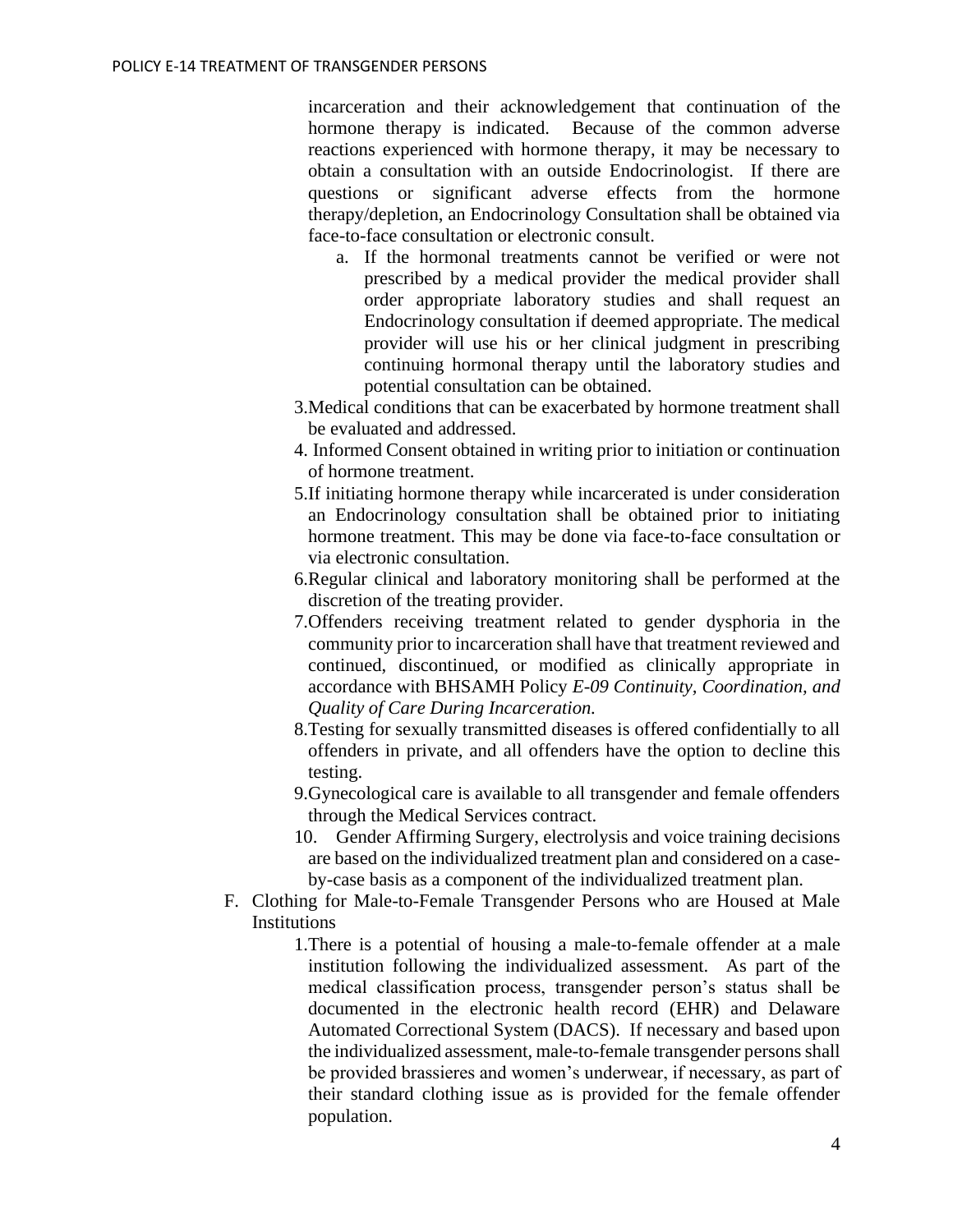- G. Clothing for Female-to-Male Transgender Person who are Housed at Female Institutions
	- 1.There is a potential of housing a female-to-male offender at a female institution following the individualized assessment. As part of the medical classification process, a transgender person's status shall be documented in the EHR and DACS. These patients shall be provided boxers and t-shirts if necessary, as part of their standard clothing issue as is provided for male offender population.
- H. Access to Commissary Products Consistent with Expressed Gender-Identity
	- 1.Offenders who identify as transgender shall have access to basic commissary products consistent with their experienced/expressed gender.
- I. New Self-identifications of Transgender
	- 1.If an offender self-identifies as transgender while incarcerated, an urgent Behavioral Health and Urgent Sick Call appointment shall be scheduled to annotate Attachment A: Transgender Evaluation Recommendation Form to make a recommendation to Security staff in accordance with section VI.B. above.
- J. The WPATH Standard of Care Guidelines
	- 1.WPATH Standards of Care should be used as clinical guidelines for the treatment of transsexual, transgender and gender-nonconforming offenders with such considerations as may be necessary or appropriate in light of safety and/or security concerns.
- K. Training
	- 1.Correctional Staff shall receive initial and annual refresher training on the treatment of transgender persons in accordance with the DDOC Annual Training Plan.
	- 2.The Contracted Medical and Behavioral Health Providers shall develop orientation and annual refresher training plans for their employees concerning treatment of the transgender person and coordinate the lesson plans with BHSAMH.
- L. The Contracted Medical Provider shall develop within 30 days of the effective date of this policy, a site-specific procedure for each Level 4 and Level 5 facility implementing this policy and coordinating the procedure with the BHSAMH.

References:

Prisons and Jail Standards. (n.d.). Retrieved January 14, 2019, from [https://www.prearesourcecenter.org/training-technical-assistance/prea-101/prisons-and-jail](https://www.prearesourcecenter.org/training-technical-assistance/prea-101/prisons-and-jail-standards)[standards](https://www.prearesourcecenter.org/training-technical-assistance/prea-101/prisons-and-jail-standards)

The World Professional Association for Transgender Health (WPATH). (2012). Retrieved April 3, 2019, from

[https://www.wpath.org/media/cms/Documents/SOC%20v7/Standards%20of%20Care\\_V7%20Fu](https://www.wpath.org/media/cms/Documents/SOC%20v7/Standards%20of%20Care_V7%20Full%20Book_English.pdf) [ll%20Book\\_English.pdf](https://www.wpath.org/media/cms/Documents/SOC%20v7/Standards%20of%20Care_V7%20Full%20Book_English.pdf)

The National Commission on Correctional Health Care. (2015). Retrieved April 3, 2019, from <https://www.ncchc.org/transgender-transsexual-and-gender-nonconforming-health-care>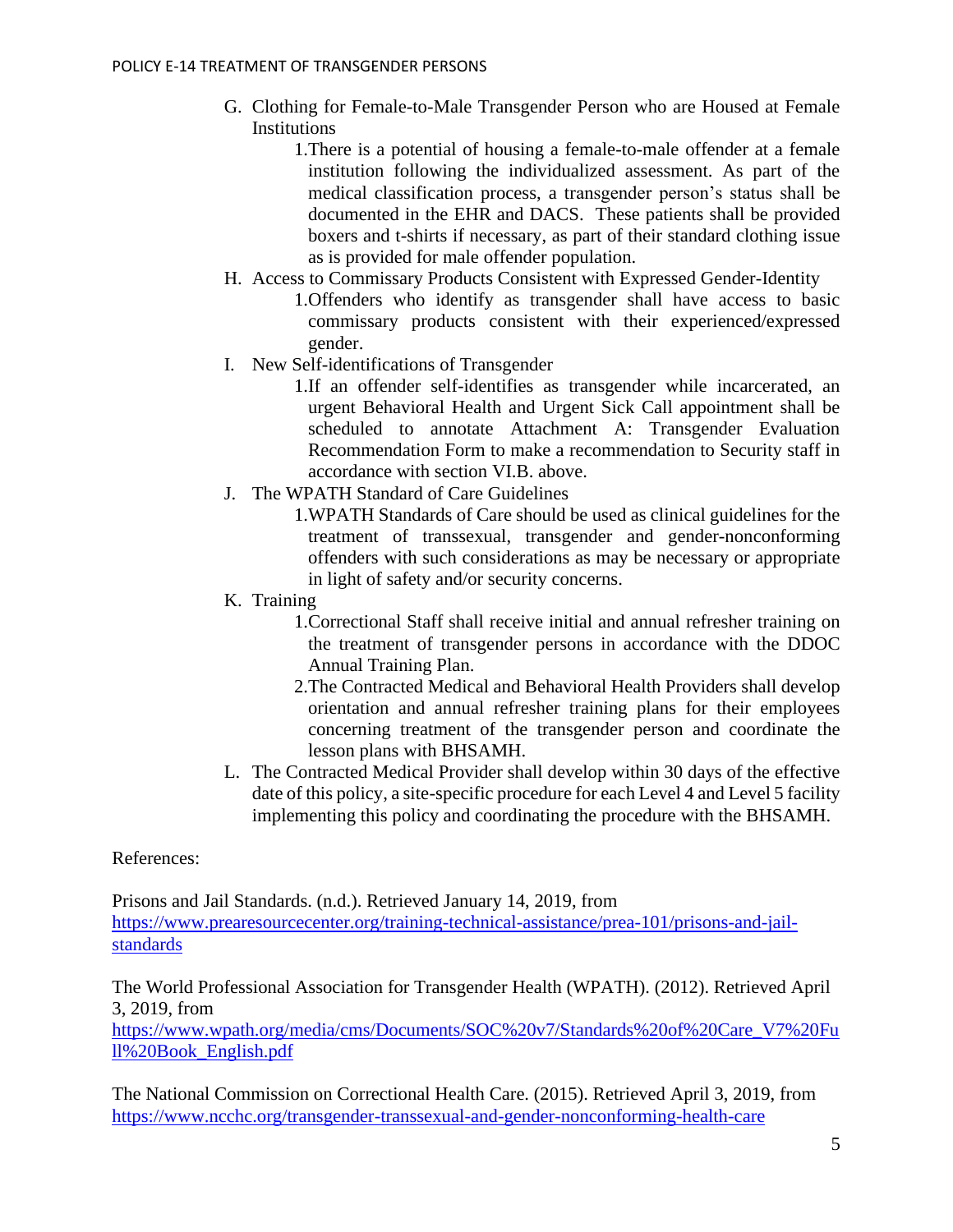E-14 Attachment A

## Transgender Evaluation Recommendation Form

| Offender Name |                                            | SBI#                   |
|---------------|--------------------------------------------|------------------------|
|               | Delaware Department of Correction Facility |                        |
| Date          | <b>Birth Assigned Gender</b>               | Self-Identified Gender |

#### **Behavioral Health Evaluation**

Is there evidence of a strong and persistent cross-gender identification, which is the desire to be, or the insistence that one is, of the other gender? This cross-gender identification must not merely be a desire for any perceived cultural advantages of being the other gender.

Is there evidence of persistent discomfort about one's assigned gender or a sense of inappropriateness in the gender role of that gender?

In the opinion of the behavioral health provider, are there any characteristics, mannerisms, gestures, verbal cues that possibly would identify this offender as transgender and at risk for victimization?

**Medical Evaluation** (Physical examination must be performed with a chaperone) Does the offender verbalize their identification as different from their birth-assigned gender?

Does the offender provide a history of taking gender altering hormones or having undergone any surgeries specific to gender identity? If so, provide the name of the treating prescribers and/or surgeons?

Are there tattoos or body markings suggesting gender identification other than the birth-assigned gender?